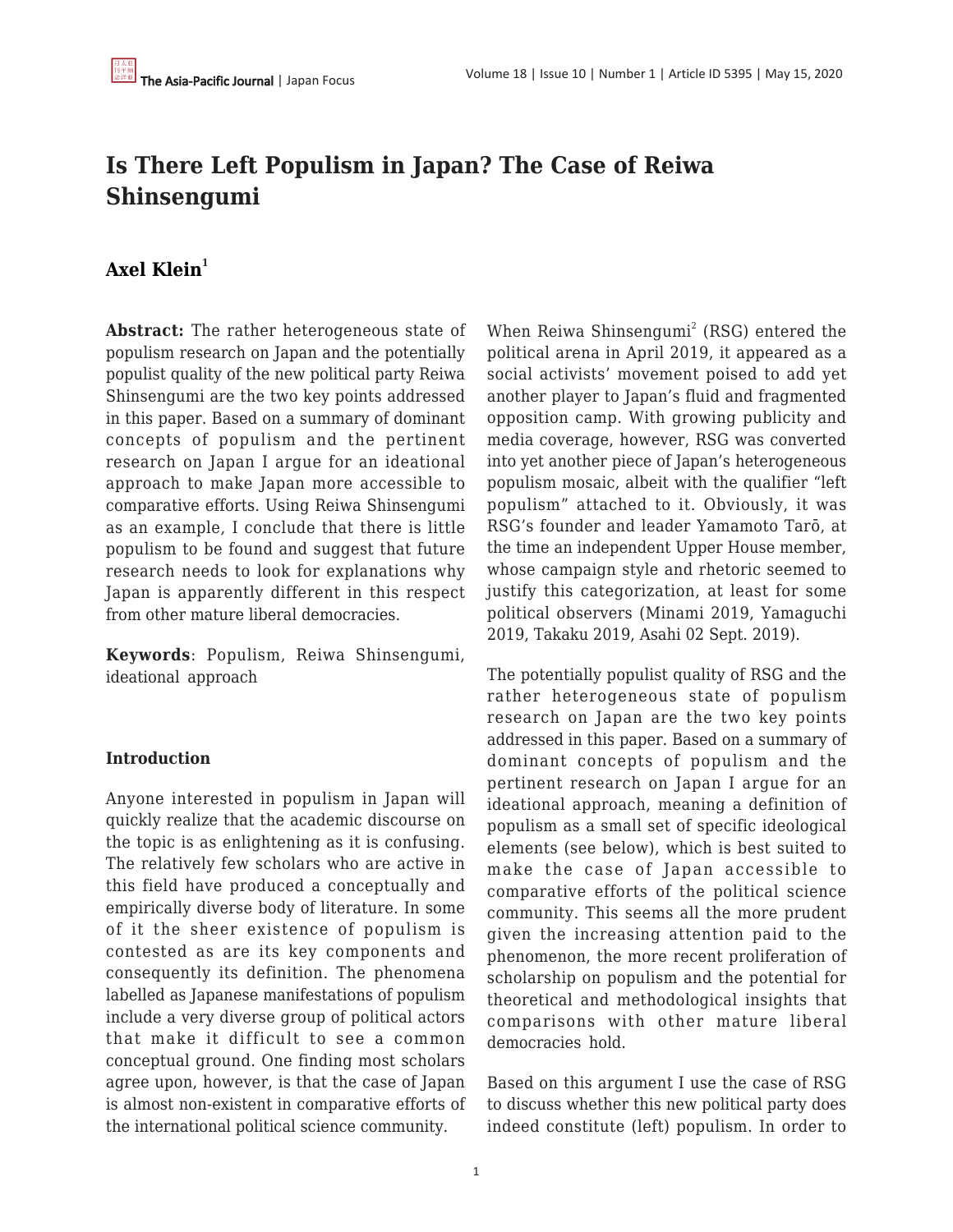answer this question I analyze three representative texts of the movement: (1) its mission statement and party platform, (2) a campaign speech by party leader Yamamoto, and (3) a town-hall meeting featuring Yamamoto in Gifu prefecture. I find that although there is some overlap between RSG's texts and elements of the ideational definition of populism, key components are missing, rendering the label "(left) populism" for RSG inept.

## **Studies on Populism in Japan**

In 2015, Petter Lindgren began his comprehensive review of populism studies on Japan by stating that the "literature on Japanese populism is, comparatively speaking, small."  $(2015:579)^3$  The few journal articles on this subject published since 2015 all agree or assert like Yoshida Tōru that despite "rapidly growing literature on populism in advanced democracies, Japan is often overlooked" (2019: 1). And indeed, although there also have been some monographs published in Japanese since  $\bar{O}$ take Hideo's pioneering work (2003), $^4$  the last almost 20 years of research on Japanese populism have hardly been incorporated into comparative studies by the international political science community. The standard literature on this topic discusses democracies in Europe, North America and Latin America, but Japan (as well as the other two East Asian democracies, for that matter) seems to be off the academic map (Rovira Kaltwasser, Taggart et al. 2017: 1-18).

Why is that? "Nothing to see here!" is what Ian Buruma (2018), Jennifer Lind (2018) and others argue.<sup>5</sup> In their analyses, there is no populism to speak of in Japan. According to these authors, the country's apparent immunity is mostly a function of its relatively egalitarian society, its lack of elites that "have betrayed" the ordinary people, a government that has kept Japan's economy the "most protected and least globalized in the developed world" (Buruma 2018), and responsive policies that "put national interest first in immigration and trade" (Lind 2018: 69). Clearly, the appraisal of these authors is based on an understanding of populism derived from the experience of other industrialized countries.

Why is it that other scholars do find populism in Japan? Their studies reflect in one way or another two concepts of populism that the international political science community has been discussing for at least three decades. The "political strategic approach" argues that "populism is best defined as a political strategy through which a personalistic leader seeks or exercises government power based on direct, unmediated, uninstitutionalized support from large numbers of mostly unorganized followers." (cf. Weyland 2001: 14) On the other hand, the "ideational approach" (cf. Mudde, Rovira Kaltwasser 2017: 5) defines populism as a "thin-centered ideology that considers society to be ultimately separated into two homogeneous and antagonistic camps, the 'pure people' versus 'the corrupt elite', and which argues that politics should be an expression of the volonté générale (general will) of the people."

One major difference to Buruma, Lind and others seems to be that some scholars who identify populism in Japan apply mainstream definitions in a partial way, meaning that the existence of single elements of those definitional concepts is considered sufficient to label political actors as populists. For example, Ōtake Hideo (2003: 122-123) used a onedimensional concept that allowed him to include such diverse politicians as Koizumi Jun'ichirō, Ozawa Ichirō, Doi Takako, Kan Naoto, Tanaka Makiko, and also Ishihara Shintarō in this category. According to Ōtake (2003: 123) populists share one key characteristic: they criticize "(selfish) elites" for damaging the democratically legitimate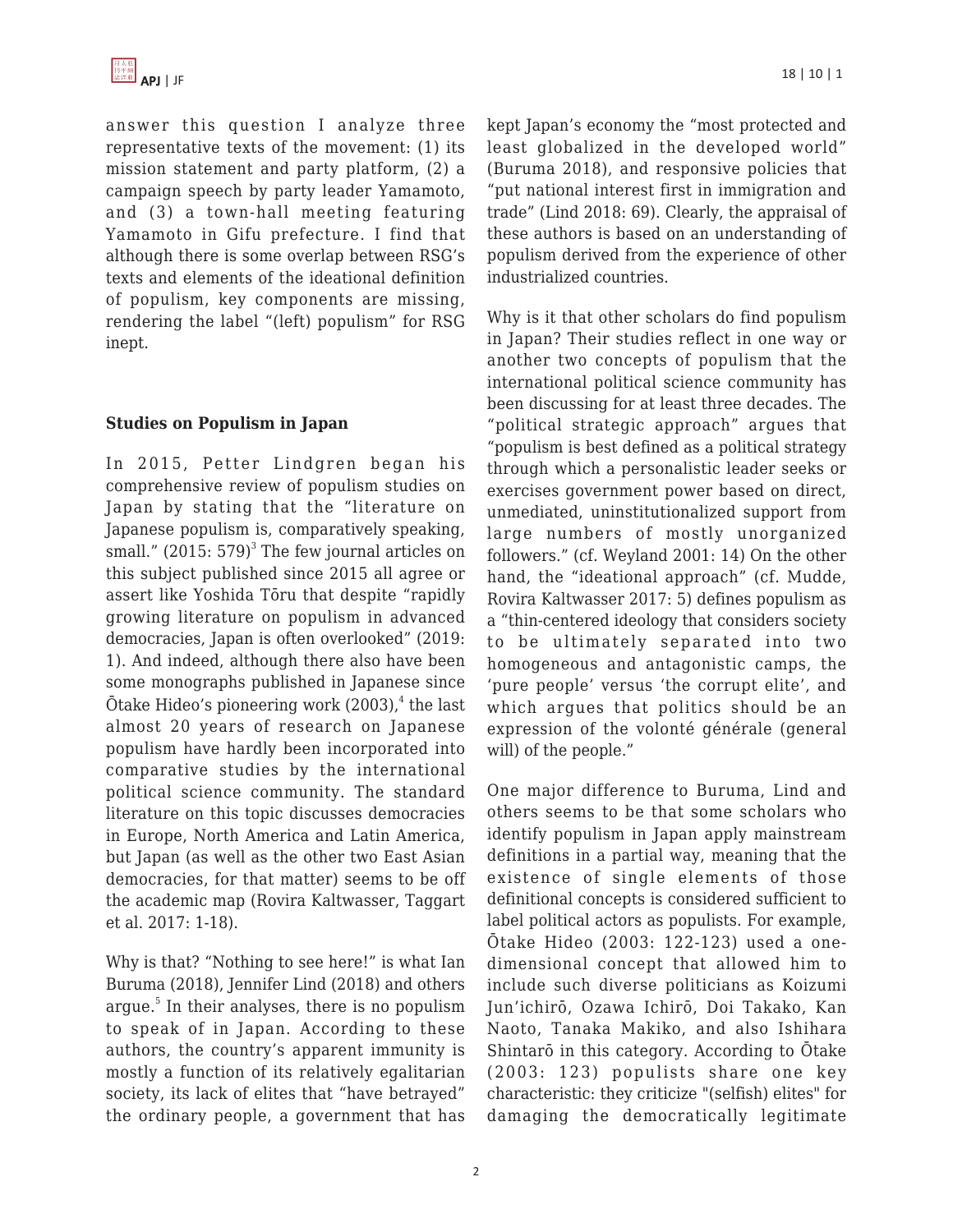interests of "the (virtuous) people". Looking through this definitional lens, Ōtake later put forward his concept of "interest-led populism" (2006) of which former Prime Minister Tanaka Kakuei was a typical representative. Interestingly, some of the policies pushed by these "interest-led populists" are the same discussed by Buruma and Lind as protections against populism. Based on his definition, Ōtake also identified a form of populism which evolved out of a criticism of "interest-led populism" and has been referred to as "neoliberal populism". Koizumi Jun'ichirō (Prime Minister 2001-06) was the first national politician to be labelled a "neoliberal populist" by political scientists and journalists. On the local level, governors like Koike Yuriko (Tokyo) and Hashimoto Tōru (Osaka) were placed in this category.

Hashimoto also features prominently in studies that apply a concept of populism which is built around "strategic" aspects and "political style" (seiji sutairu) (Mizushima 2016: 6). In these studies, key definitional characteristics of populists may well be summarized as prominent, polarizing, and performative, all of which need to be understood against the backdrop of standard political rhetoric and behavior in Japan. Hashimoto was credited with giving birth to "theatrical populism" (Arima 2017) because of his "performance", his rhetoric, his explicit criticism of his political opponents, and the energetic consistency with which he demanded change. Koizumi was also included in this category as were other governors like Tanaka Yasuo (Nagano) and Kawamura Takashi (Nagoya).

A review of the most recent articles in English academic journals adds to the conceptual diversity.<sup>6</sup> Weathers (2014) combined an ideational and a strategic approach in his analysis of former Osaka governor Hashimoto, who founded the political party Nippon Ishin no Kai. Weathers finds that Hashimoto represents "a classic case of Japanese-style populist neoliberalism" (2014: 77). While the neoliberalism label refers among other things to austerity policies, "likening government to private business" (2014: 82) and Hashimoto's "signature policy, unifying Osaka City and Osaka Prefecture" (2014: 78), the argument for calling him "populist" is partly built around behavioral traits like Hashimoto's "flamboyant political performance skills and ability to connect with ordinary people", "political theatre", "intensive use of personal interaction, social media, and television messaging" and "aggressive rhetoric" used to "berate individuals" (2014: 81-83). Weathers also points to a part of Hashimoto's ideological selfjustification, stating that in "classic populist fashion" the former governor argued he was elected by a majority providing him with "a strong mandate from the voters" (2014: 83) and therefore a legitimate basis for all of his political projects and decisions.

Hieda, Zenkyo and Nishikawa (2019) make a point by keeping the two basic concepts of populism explicitly separate. The authors state that the ideational approach has been developed and almost exclusively applied to European parliamentary systems, but not to presidential [electoral] systems such as those that can be found in Latin America, nor to elections for governors on the prefectural level in Japan. Using an online survey after the 2017 Tokyo Metropolitan Assembly election, $\mathrm{^{7}}$  the authors operationalize populism using 15 items based on sub-categories of the ideational elements of (anti-)elitism, sovereignty and homogeneity of the people. Their goal was to test whether voters of the "strategic-populist party" Tomin First, created by Tokyo governor Koike, displayed ideational populist attitudes (the authors find little correlation).

Yoshida Tōru (2019) rejects "the ideological and organizational aspects of populism". Instead, he defines populism "as a form of political style that maximizes mobilization in order to win an election in particular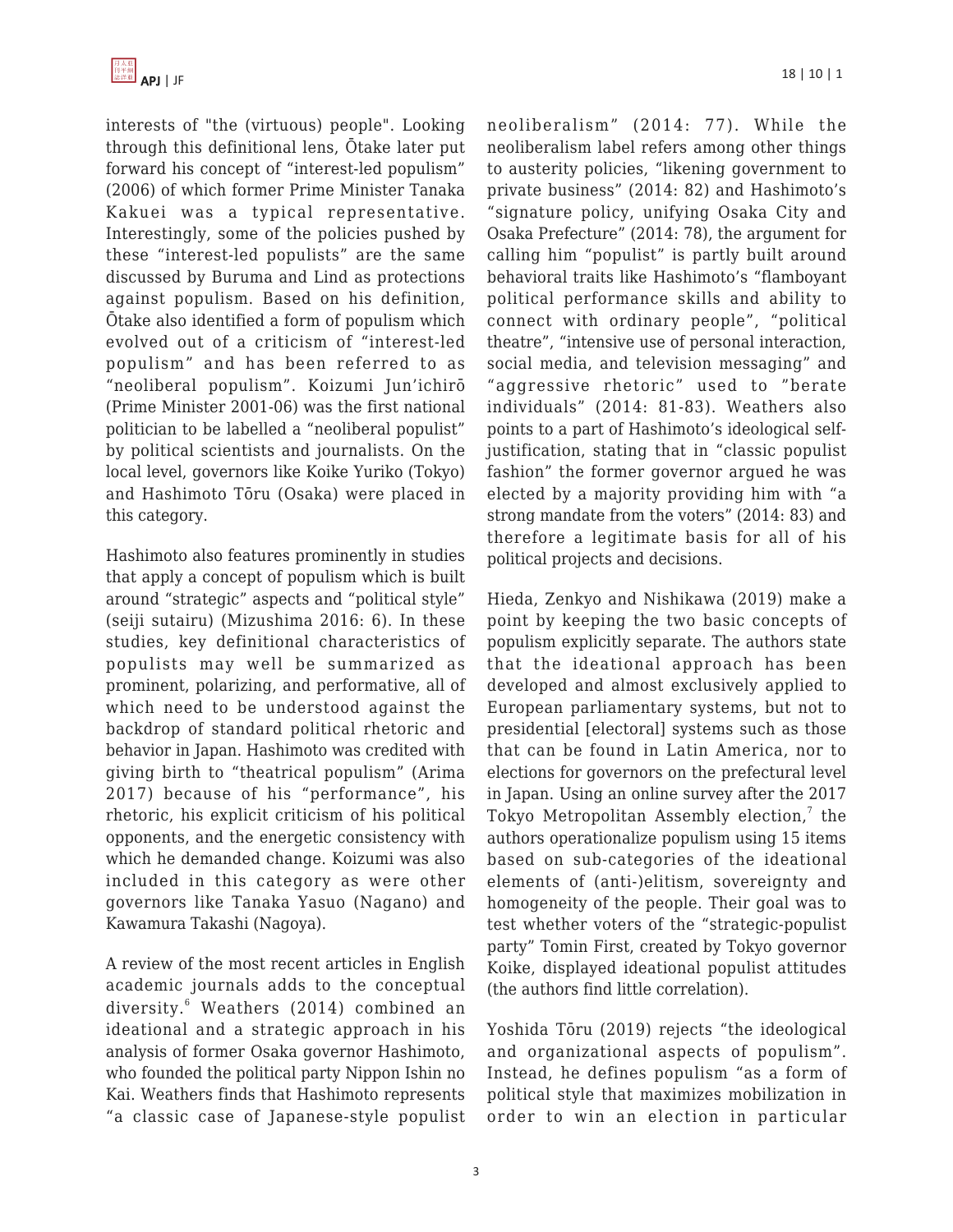

circumstances" (Yoshida 2019: 2), the core of this definition being the "political style" and the "particular circumstances". The former refers mostly to behavior similar to what Weathers and Arima described in the case of Hashimoto, while the "particular circumstances" refer to the electoral system for governors and the institutional antagonism between governors and prefectural assemblies. Yoshida explains that candidates for governor need to address "geographically dispersed constituencies" with a dominant urban electorate, a situation that creates incentives to propose populist neoliberal reforms to attack "the local assembly and its councilors, blaming them for prioritizing the particular interests of a specific sector or industry that they represent." (Yoshida 2019: 8)

Finally, Hijino and Vogt (2019) add to the diverse understanding of Japanese populism by applying an ideational approach to the subnational level in their study of Okinawa's governor Onaga (2014-2018) and his All Okinawa-movement. The evidence they find for the "new phenomenon" of "regionalist populism" consists of "subnational identity politics" and the "unity of a virtuous Okinawan people against a discriminatory Japanese mainland" (Hijino, Vogt 2019: 1).

#### **The Argument for an Ideational Approach**

This short review suggests that the present state of populism research on Japan is characterized by relatively few academic publications, conceptual heterogeneity, a yet small base of empirical data and an expandable connection to international comparative efforts. Of course, we may agree that there are "varieties of populism" (cf. Gidron, Bonikowski 2013) and therefore any phenomenon that fits any set of criteria should be included into the discussion. As Yoshida (2019: 2) argues, because "[…] types of populism vary tremendously in their form, style, and context, it is more appropriate to discuss populisms, rather than populism" and to accept Japan as one particular (Japanese) species of the extant "variety of populisms".

I suggest an alternative path and propose that a concept of populism should be chosen based on meaningful comparative options. If we want to tap into the potential of comparisons with other mature liberal democracies featuring a parliamentary system, a well-developed economy and a (post)materialist society, Europe is the place to turn to. Since populism research on European liberal democracies is dominated by ideational concepts, such an approach seems a simple but promising choice.

Adopting a common conceptual foundation for comparative endeavors requires the separation of core elements from common satellite characteristics of populism or those that would better be categorized under a different framework. There are also many shades of grey in the way "the elite", "the people", their "will" and other potentially populist phenomena can be framed and understood.<sup>8</sup> For example, in a highly centralized state like Japan it is not uncommon to hear politicians on the prefectural level use confrontational rhetoric against the central government, but that per se is not the same as the antagonism between "the pure people" and the "corrupt elite". Campaigning on a platform that demands cuts in public spending and less pork-barrel politics may sound attractive to most Japanese voters but this attractiveness alone does not turn these proposals into populism. The same can be said about reform-oriented politicians who are media-savvy, adroit, present themselves as outsiders to the political establishment and strongly criticize their opponents. Otherwise, Bill Clinton and Barack Obama would find themselves labelled populists.

The core of the ideational definition of populism is the basic frame of reference it offers to potential voters. These voters are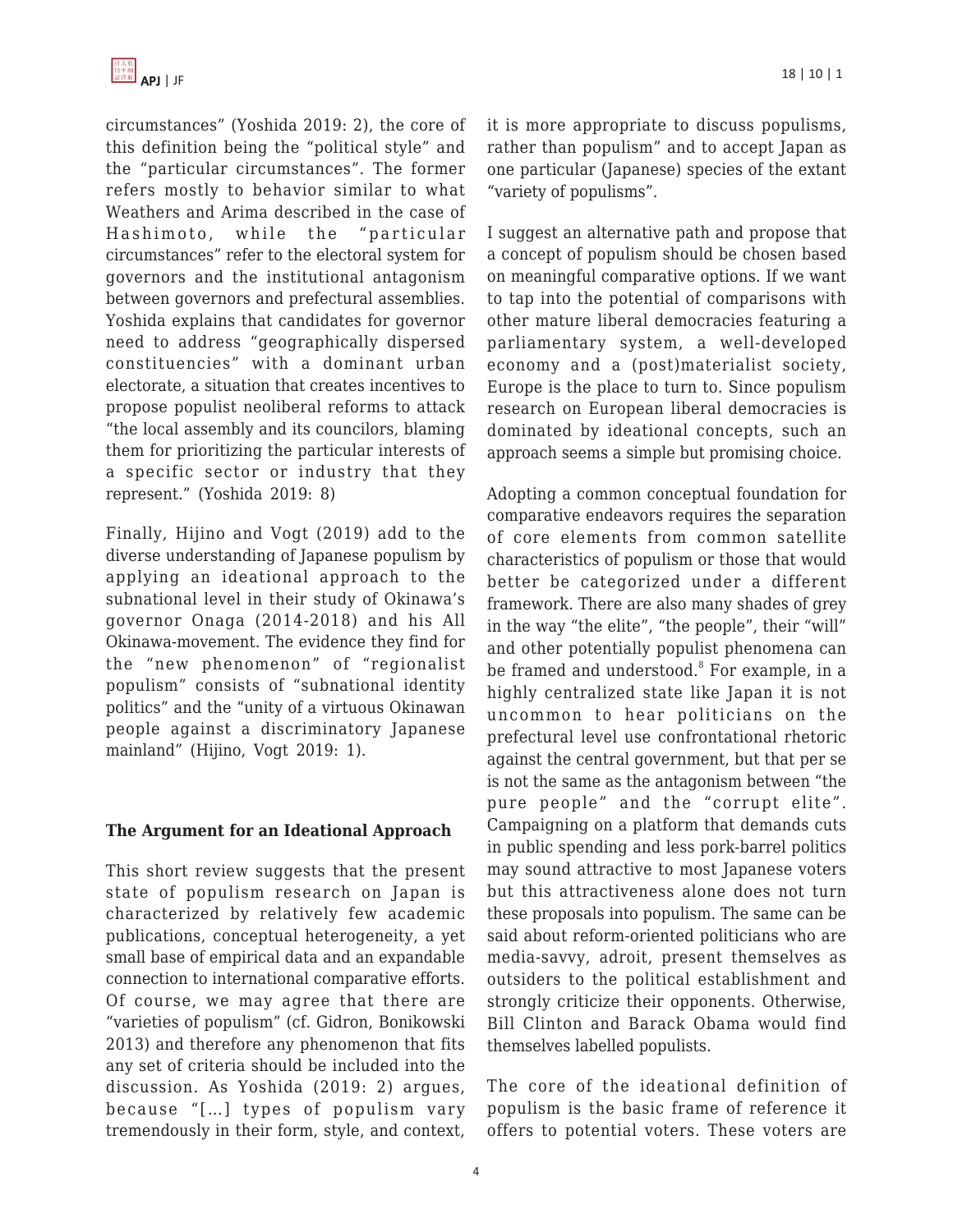

referred to as the morally pure people, the (silent) majority, those who by virtue of the democratic ideal should be the sovereign over their own polity but who - according to the populist narrative - are either insufficiently heard or completely cut off from power by the ruling establishment. As a result, "the people" are entangled in a Manichean conflict with the establishment, a conflict between the two moral antagonisms of good and bad. The conflict is over the "general will of the people" that populist leaders claim to exclusively represent and fight for. Everyone opposing the volonté général is an enemy of the people which inevitably leads to anti-pluralism, illiberal attitudes towards society and hostility towards political opponents (cf. Mudde, Rovira Kaltwasser 2017; Müller 2016)(Figure 1).





(Based on Müller 2016, Mudde & Rovira Kaltwasser 2017)

Clearly, this concept of populism does not provide a well-developed, comprehensive ideology as Socialism, Marxism, (Neo- )Liberalism or others do. Mudde and Rovira Kaltwasser therefore call populism "a thincentered ideology" (2017: 6), a term that has drawn some criticism, among other things, for its conceptual spuriousness, the methodological inconsistencies it invokes, and potential problems of classification and measurement (Aslanidis 2016: 89). For our purpose, however, it is sufficient to understand populism as a small set of ideological notions that allows populist politicians to add all kinds of elements from other belief systems, dogmas, philosophies, worldviews etc. to their particular populist brew and season it to taste the local sufferings. This ability accounts for the many different subspecies of populism that can be found in democracies worldwide. Naturally, populism coming from the opposition cannot draw on hegemonic ideas of the ruling elite and therefore usually takes the shape of countervailing ideologies. As Lindgren (2015: 582) stated for Europe, "nativism and authoritarianism can be part of the ideological core of the PRR [populist radical right] because they are not part of the core ideologies of the established parties."

In other words, the only way to justify labelling some political actors in Japan as populists in an ideational sense is to lower the definitional threshold, both in terms of the number of criteria applied and in terms of the way in which these criteria manifest themselves. If we revisit the cases of the Japanese governors with the ideational concept in its entirety, the populist label loses adhesiveness. Of course, governors need to use dualistic rhetoric that suggests that a large part of the prefectural electorate demands reforms, and that the central government is a natural opponent. In addition, neoliberalism offered a welcome ideological basis for these governors because of Japan's particularism, myriad of veto players and vested interests. This is, however, significantly different from the moral claim of populists to be the exclusive representative of the "pure people" fighting a thoroughly corrupt elite. The overlap of these governors with the ideational understanding proposed here therefore seems insufficient to argue for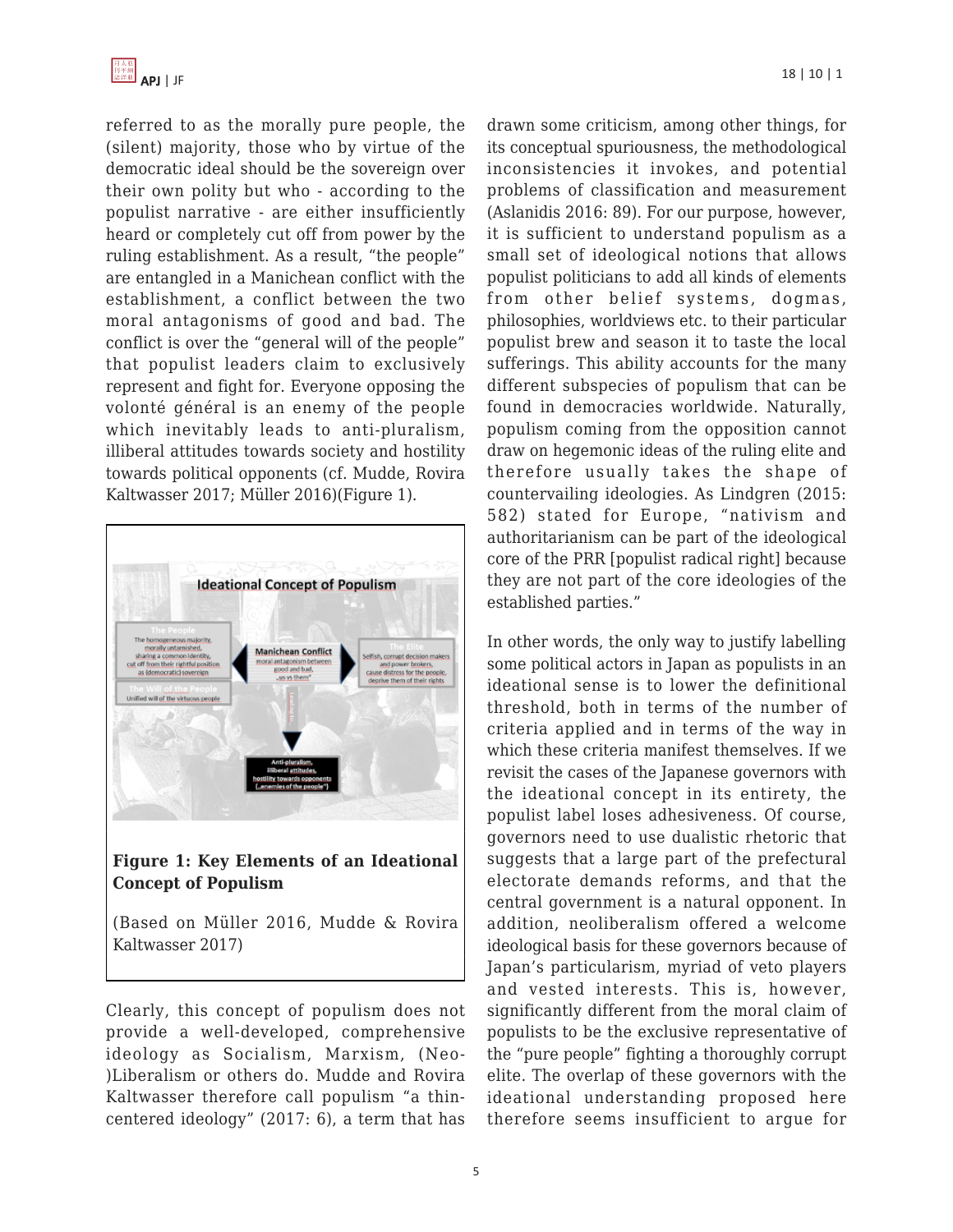populism as a promising concept for comparative analysis.

The same seems to apply to the case of Okinawa's governor Onaga, whose movement All Okinawa Hijino and Vogt (2019) frame as "regional populism". The authors' reasoning is that Onaga used the shared Okinawan identity of his potential supporters to rally them behind him and create an "us versus them" narrative in which the "virtuous people" of Okinawa "'unite their hearts' against an 'indifferent' and 'discriminatory' mainland." (Hijino, Vogt 2019: 3) While these characteristics of Onaga's campaign do indeed overlap with those of populists, some core elements of the ideational concept are either only weakly pronounced or missing. First, Onaga and his movement were not illiberal or anti-pluralist. Secondly, they did not claim an exclusive moral superiority for their fight. Different from, for example, regional populists in Italy, Onaga did not view the world with a "Manichean outlook" (Mudde 2004) but framed the dispute with Tokyo as "as a conflict between the inherently peaceful island of Okinawa and an overbearing central government." (Flint 2018: 40) Finally, if Mudde's definition applies and All Okinawa shared - as Hijino and Vogt (2019: 3) write - "a world-view that divides the world into two monolithic, but antagonistic groups (a corrupt elite and virtuous people)", it remains unclear which group the majority of the Japanese people living in the rest of the country belong to.

#### **Reiwa Shinsengumi**

As stated in the introduction, RSG has already attracted the label of a (left) populist party. Yamamoto was also confronted with this categorization in interviews with mass media soon after the Upper House election in 2019, and replied that if rescuing people was called populism, he would call himself a populist.<sup>10</sup> A cursory survey of public appearances of RSG also reveals elements that merit an analysis according to an ideational definition of populism. The party frames its activities as a sincere fight for every single Japanese against a selfish political elite that makes life miserable for ordinary citizens and destroys the country. RSG also claims to be the only political force to represent the justified demands of the people, because the political establishment (including the other opposition parties) failed to take on this task. $11$ 



Although Yamamoto had been a member of the Upper House for six years (2013-19), the behavior and policy stances of the former actor and TV-personality qualified him sufficiently as an outsider to the establishment. His public appearances show him as a leader with distinct rhetorical talent. In contrast to standard political lingo, Yamamoto delivers his campaign speeches in everyday language. For good measure, he is also media-savvy, stage experienced and a prolific user of new social media.

Yamamoto became politically active after more than 20 years in Japanese show business and appearing in a number of movies and television programs.<sup>12</sup> As he recalled during one of his town-hall meetings, his political engagement started after the 2011 triple-disaster in Japan's Northeast when he shared his concerns on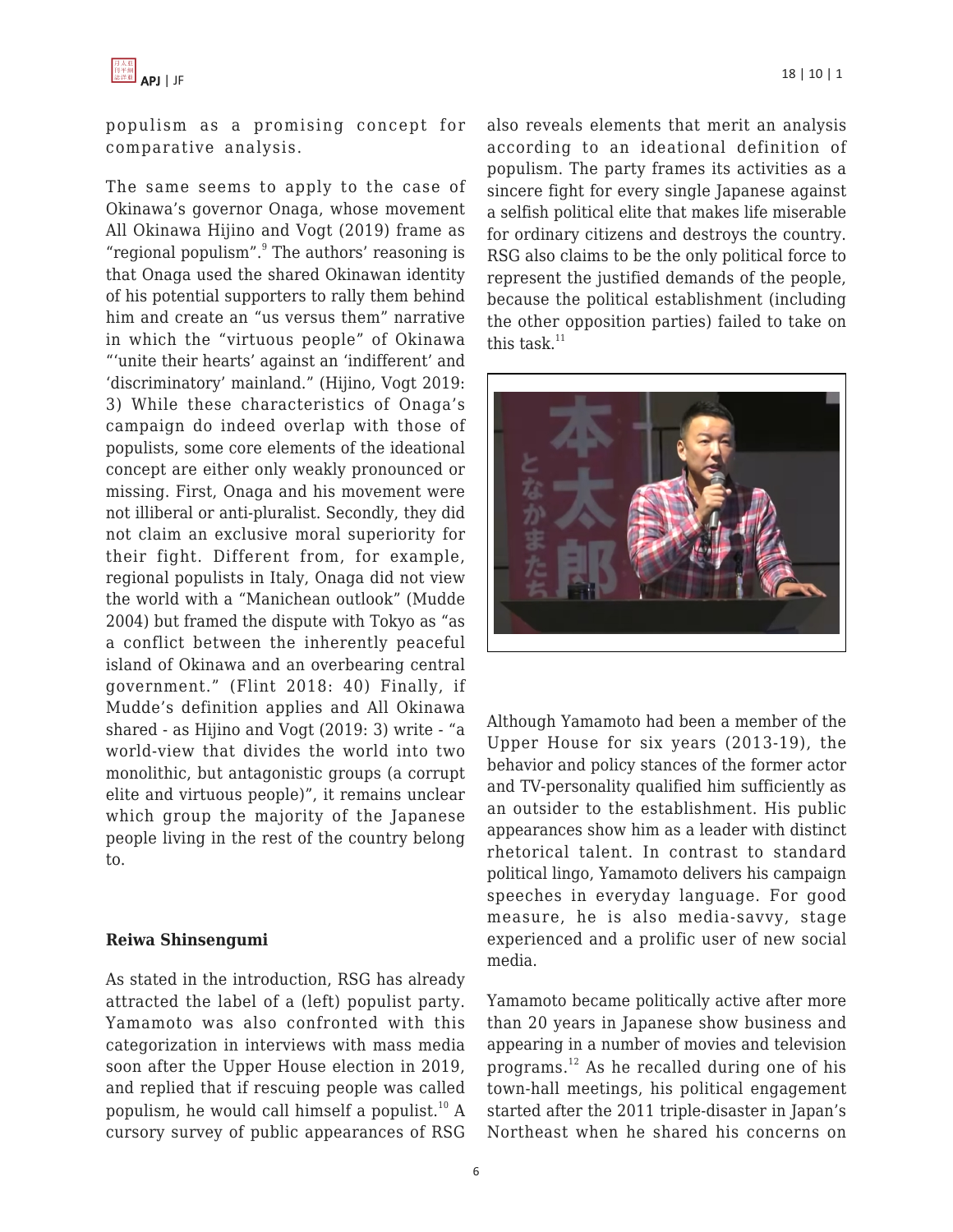social media. Back then he also explained that Japanese celebrities would destroy their careers if they criticized corporations which are considered "Gods" (kami sama) in show business, since they finance the world of celebrities.<sup>13</sup>

Yamamoto failed in his first electoral attempt, losing his bid for the 2012 Lower House election in Tokyo's  $8<sup>th</sup>$  single member district (SMD). In 2013, however, he successfully ran as an independent candidate from the electoral district of Tokyo for a seat in the Upper House, winning 11.83% of the votes. $^{14}$  In October that year he caused a stir and massive protest when, during an Imperial Festivity, he handed a letter containing information about the working conditions at the nuclear power plant Fukushima Daiichi to the Emperor. In 2014 he joined Ozawa Ichirō's People's Life Party (seikatsu no tō) as a co-leader (kyōdō daihyō) $^{15}$ but five years later, when Ozawa merged his party (then called the Liberal Party) with the Democratic Party for the People (DPFP, kokumin minshu tō), Yamamoto left and began what he called "the challenge of establishing a grassroots party on the national level".

Yamamoto named his new party after a brigade of lordless Samurai (rōnin). This "newly chosen group" (shinsengumi) was founded by the Tokugawa Shogunate (bakufu) at the end of Japan's isolationist Edō period and charged with upholding public order in Kyōto. RSG's first electoral effort was the Upper House election in July 2019 for which the party ran nine candidates in the proportional representation (PR) tier and one in Tokyo's multi-member district. Although he was not only party leader but also the only prominent face of RSG, Yamamoto did not put himself on the first position of the party list. Instead, the top position was taken Funago Yasuhiko, a 61 year old graduate from Takushoku University who was diagnosed with ASL at the age of 41 and has been depending on an artificial respirator since 2002. The second spot on the party list was taken by 55 year old Kimura Eiko, the founder of a self-support organization for physically handicapped people in Tama City, who badly fell as a toddler, damaging her cervical vertebrae, resulting in physical disability that left her dependent on a wheelchair. $16$ 

Yamamoto also surrendered his candidacy in Tokyo's multi-member district that he had won in 2013. Instead, Nohara Yoshimasa ran in this district. In his home prefecture of Okinawa, Nohara was an active member of Sōka Gakkai, a lay Buddhist organization whose many million members treat vote-gathering for the "Clean Government Party" (Kōmeitō) as a component of their religious practice (Klein, McLaughlin forthcoming). In Tokyo, Nohara was now directly competing with Kōmeitō leader Yamaguchi Natsuo, aggressively criticizing the leaderships of both the religion and the political party for having abandoned Sōka Gakkai's ideals. As Yamamoto said in his campaign speeches, Nohara's candidacy was intended to create an interesting and "hot fight", potentially mobilizing otherwise disinterested voters.<sup>17</sup>

In the Upper House election, Nohara won 214,438 votes, finishing  $8<sup>th</sup>$ , not enough to win a seat there, but in PR, RSG won 4.55% or more than 2.2 million votes (991,756 of which were cast for Yamamoto), meaning that the party had secured Upper House seats for its top two candidates, Funago and Kimura (see Table 1). Yamamoto, third on the party list, lost his seat. Still, since RSG had won more than 2% of all PR votes it was legally recognized as a political party and entitled to receive public party subsidies.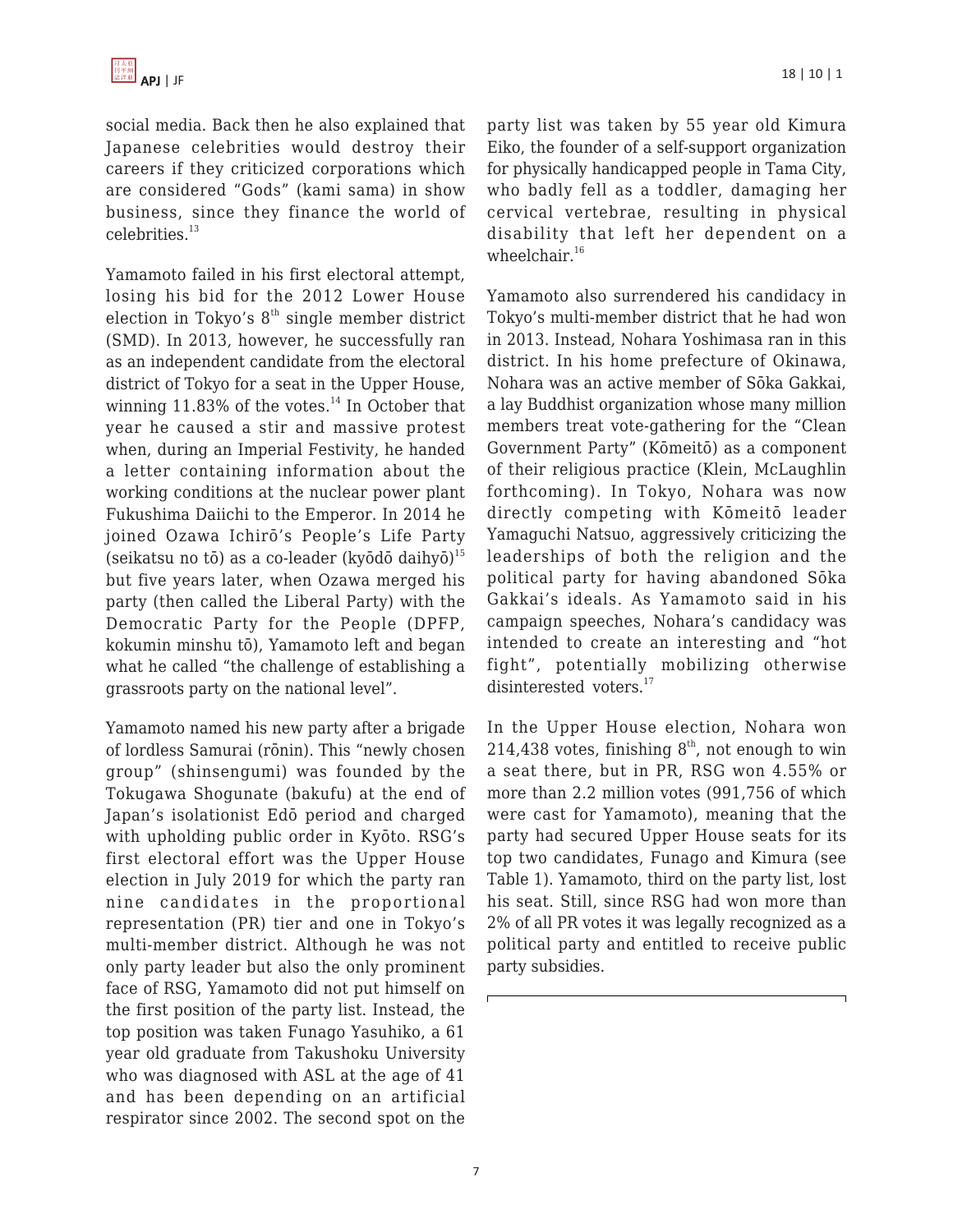| <b>Tist</b><br>Position | Name                      | No. of votes |
|-------------------------|---------------------------|--------------|
|                         | FUNAGO, Yasuhiko          |              |
| O                       | KIMURA, Eiko              |              |
| 03                      | YAMAMOTO, Tarô            | 991,756      |
| 04                      | <b>HASUIKE, Tôru</b>      | 20,557       |
| 05                      | ÔNISHI, Tsuneki           | 19,842       |
| 06                      | YASUTOMI, Ayumi           | 8,632        |
| 07                      | <b>WATANABE, Teruko</b>   | 5,073        |
| 08                      | <b>TSUJIMURA, Chihiro</b> | 4,070        |
| 09                      | MITSUI, Yoshifumi         | 3,907        |
|                         | Votes for party           | 1,226,412    |
|                         | Sum total                 | 2,280,249    |

#### **TABLE 1: PR-Result of 2019 Upper House election for RSG**

(Data source:  $NHK^{18}$ )

In preparation for the next general election RSG has already been fielding candidates in a number of SMDs. Some of these candidates are experienced former local or national politicians, but several hundred newcomers have also responded to the call on RSG's website.<sup>19</sup> All official candidates have to consent to RSG's policy platform. Before the Coronavirus crisis took also hold of politics in Japan, RSG had announced it is willing to electorally cooperate with other opposition parties as long as they agree to demand a reduction of the consumption tax to 5%. Otherwise RSG would aim at running between 100 and 131 candidates on its own (see below).

#### **\*\*\*Testing RSG for Populism**

In order to test RSG for ideational populism I screened three representative (written and spoken) texts of the party from 2019 and 2020 to look for those defining criteria laid out above.

#### I analyzed:

(1) the party's basic platform and its major policies as published on its website (June

### 2019);

(2) a speech by Yamamoto during the election campaign for the Upper House (July 2019); and (3) an unedited video of an almost three-hour long town-hall meeting in Gifu prefecture (February 2020);

Given my intention to identify populist rhetoric and ideas, the following pages present data in the form of translated texts, consequently rendering the next three subsections quite descriptive in nature. However, after a presentation of each text I will discuss and analyze potentially populist elements. Given the manageable amount of text, no automated processes or methods of text mining have been applied. Not all translations are verbatim.

# Party Declaration and Platform<sup>20</sup>

RSG states in its basic declaration that its key mission is to "serve all the people (subete no hitobito) living in this country." Explicitly mentioned are those with low or no income, those "struggling heavily with 20 years of deflation", the "lost generation", $21$  people with lower educational attainment, the unemployed, handicapped and chronically ill. For all of these members of society RSG wants to build a "future without insecurities."

RSG aims at "raising the living [standard] of all people" with a policy platform that proposes massive deficit spending to subsidize household income and - via increased private consumption - seeks to stimulate the economy. These are proposals taken from RSG's website:

- Abolishing the consumption tax, thus effectively increasing real wages;
- Expanding affordable public housing;
- Waiving student loans for over five million former recipients;
- Introducing a nationwide minimal hourly wage of Yen 1,500, guaranteed and subsidized by the state where necessary;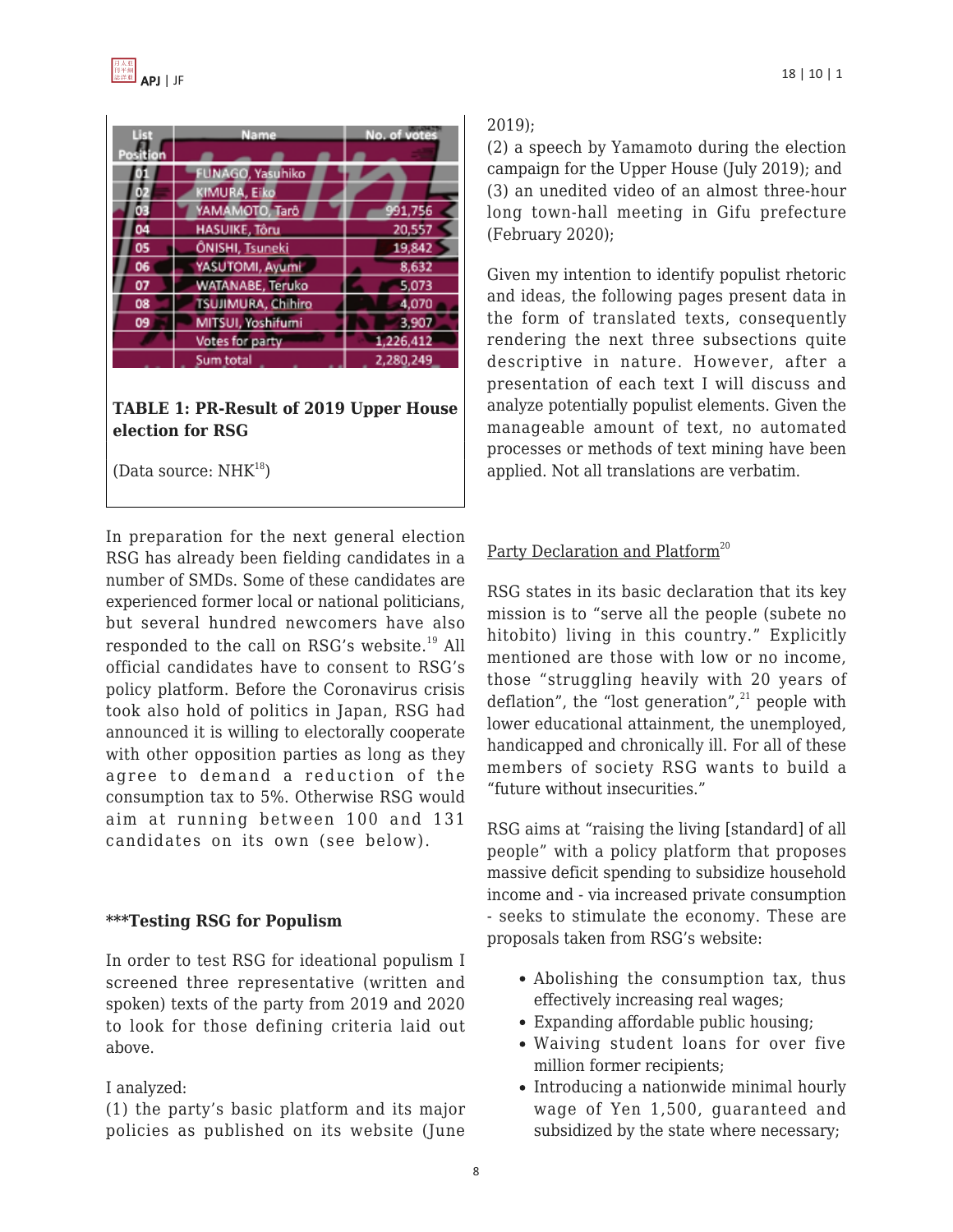

- Raising the minimum social security benefits to annually Yen 2 million per household;
- Increasing the number of public officials;
- Subsidizing farm households to achieve a food self-sufficiency rate of 100%;
- Establishing a disaster prevention agency and employing experienced members of NPOs;
- Creating a "new deal" for massive investment in infrastructure;
- Paying Yen 30,000 monthly to every person during deflation until the inflation target of 2% is reached;
- Financing through new government bonds until 2% inflation target is reached, refinanced through increased tax revenues;
- Enforcing "reasonable consideration" of handicapped citizens;

#### Campaign Speech $^{22}$



RSG's main campaign instruments were many dozens of small-scale, low-key speeches by Yamamoto on street corners and in front of train stations all over Japan. In contrast to many other candidates he did not talk to his audience from the top of a minivan or bus, but instead stood at ground level and often in front of a monitor used to project information alongside his speech. Yamamoto began his one-

hour long campaign speech in Matsue, Shimane prefecture, on 10 July 2019 by presenting his diagnosis of what is wrong in Japan:

"In my six years in parliament I've seen that issues regarding money are quickly decided upon while issues regarding life (inochi) are hardly moved forward […] National politics is not conducted for you [his audience] but for corporations: big tax reductions for big companies and the rich, deregulation, and favors for the Prime Minister's friends. This violates the constitution. The present government is not a servant of all (zentai) but only of a part of it (ichibu). Result: The life of the people (hitobito) is going under. A new survey by the Ministry of Health, Labor and Welfare shows that 57.7% of all respondents say their livelihood is tough (kurushii), 80% of single mothers say the same, more than 60% of all households report income below average, the worst number ever. You've all reached the limit. This situation has been caused by the mistaken economic policies the LDP has been pushing for the last 20 years."

Yamamoto then presented the abolition of the consumption tax as a first counter-measure:

"When the consumption tax was raised, the individual maximum tax rate and the corporation tax were reduced. In other words: to allow corporations and the rich to make more money, their taxes were reduced and the consumption tax had to be raised to compensate. This is rampageous behavior (ranbō rōseki) […] The time has come for all of you to get angry. This is state run domestic violence!"

According to RSG's plan, the revenue to compensate for the abolished consumption tax would come from a higher maximum tax rate and from income tax on all income, including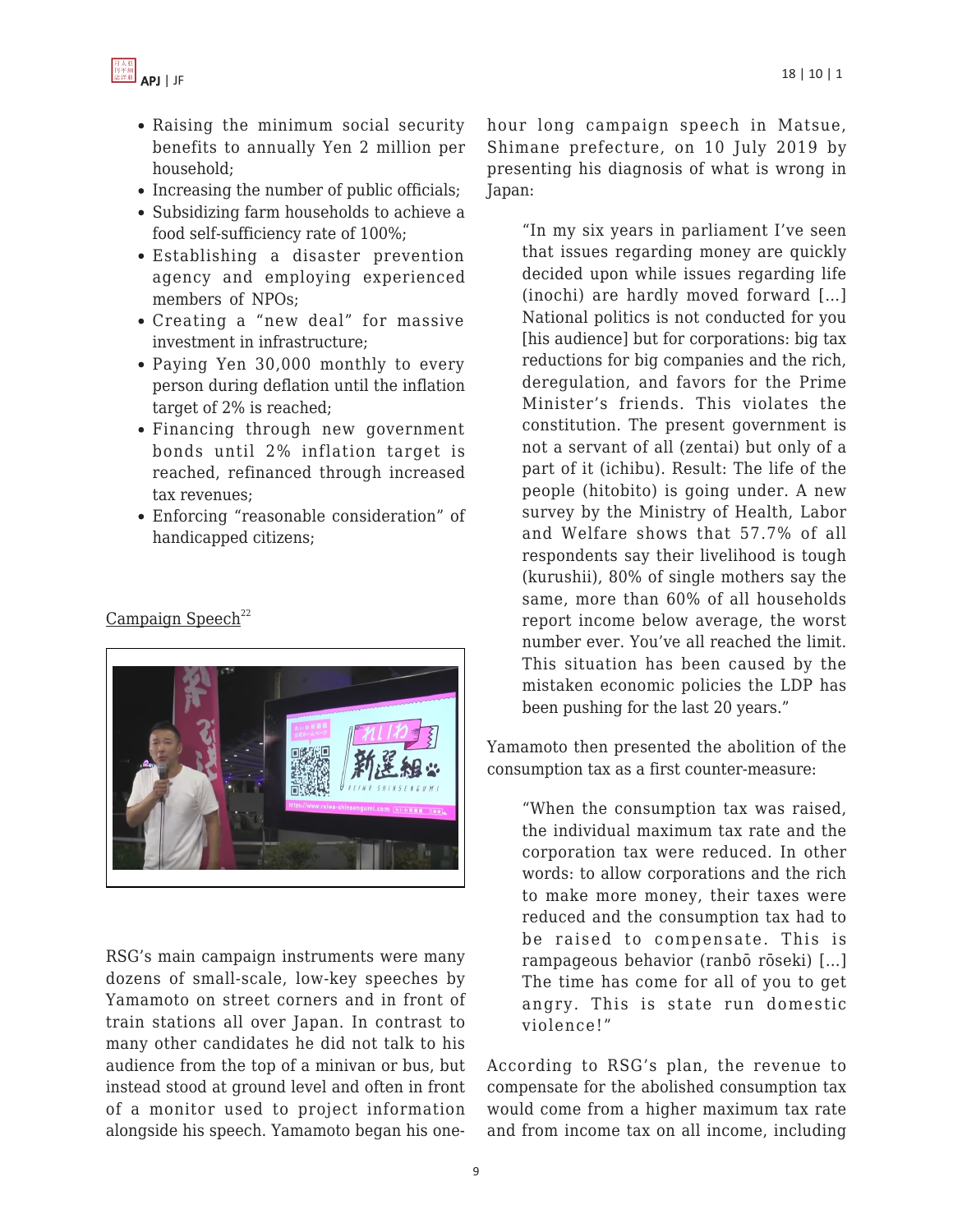

stock profits. Yamamoto also explained his proposal for a progressive corporate tax.

The second part of his speech was dedicated to another major policy proposal: a nationwide minimum hourly wage of Yen 1,500 which Yamamoto also presented as an effective measure to revitalize rural regions (like Shimane prefecture). People would not have to move to the urban regions and "live a tough city life". Small companies, unable to pay Yen 1,500, would be supported by state subsidies.

Yamamoto continued with an appeal to those "40% who have given up on politics" to support his movement, if only for the fact that he and his fellow candidates would "make politics intriguing because we can start fights about what is going on in Nagatachō and tell you about it." $^{23}$  He promised to act in"puzzlingly complicated" (yayakoshii) way and not to observe the unwritten rules of standard parliamentary behavior (kūki ga yomanai). "No matter how disillusioned you are, please do not surrender the control over politics. We can turn a world in which you only want to die, into a world in which you want to live."

Yamamoto also explained that RSG put Funago and Kimura on the top positions of the party list for their experience leading a handicapped life, stressing RSG's fight against a marketisation of human beings: "If we allow a world in which the value of people is measured by their productivity, it will lead to a world that will put a time-limit on life. I want a society in which people with disabilities are valued and not discarded. I want a society in which you can try over and over again to make things right." He concluded this part with a few statistics to make his point: "One in seven children lives in poverty. One in three single mothers lives in poverty as does one in five senior citizens. We need to stop this. What this country needs is love and money for all of you (minna san he no ai to kane)."

After being told by an assistant that there was

still some time remaining, Yamamoto elaborated on his plans to restore dignity to many senior citizens whose pension is insufficient and who need to apply for additional social benefits. Yamamoto explained that RSG proposes to replace the pension system and the "livelihood protection system" (seikatsu hogo seido = social security benefits) with a "livelihood compensation system" (seikatsu hoshō seido) that kicks in earlier than the present system and targets all those who need support by subsidizing rent and food.

Yamamoto continued his speech by apologizing for the rough and incomplete ideas. He told his audience that he needs to be educated by them and that over his six years as member of the Upper House he had been counselled by many citizens. Then he added: "Let's change things together. […] I surely don't want you to give up on this. Those of you disinterested in politics: Just give it a shot once. Those of you who dislike politics, give it a shot just once. This project is definitely intriguing. Let's make it even more intriguing!"

He then explained ways to support RSG and asked for donations, describing what RSG would do with this money. Yamamoto then ended his speech by saying: "It's not politicians who move this country. It's every single one living in this country. The Prime Minister is on the level of a hired shop manager of this country. The owner of this country is you. You are its stakeholders; all of you are controlling it. I want to be at the center of this, I want to be the vanguard of this. Please let me go on a rampage in parliament with a party created by all of you!"

#### "Chat Meeting"<sup>24</sup>

On 9 February 2020, Yamamoto concluded a tour of all 47 prefectures with a "chat meeting" (oshaberi kai) in Ōgaki, a city of about 160,000 inhabitants in Gifu prefecture. After an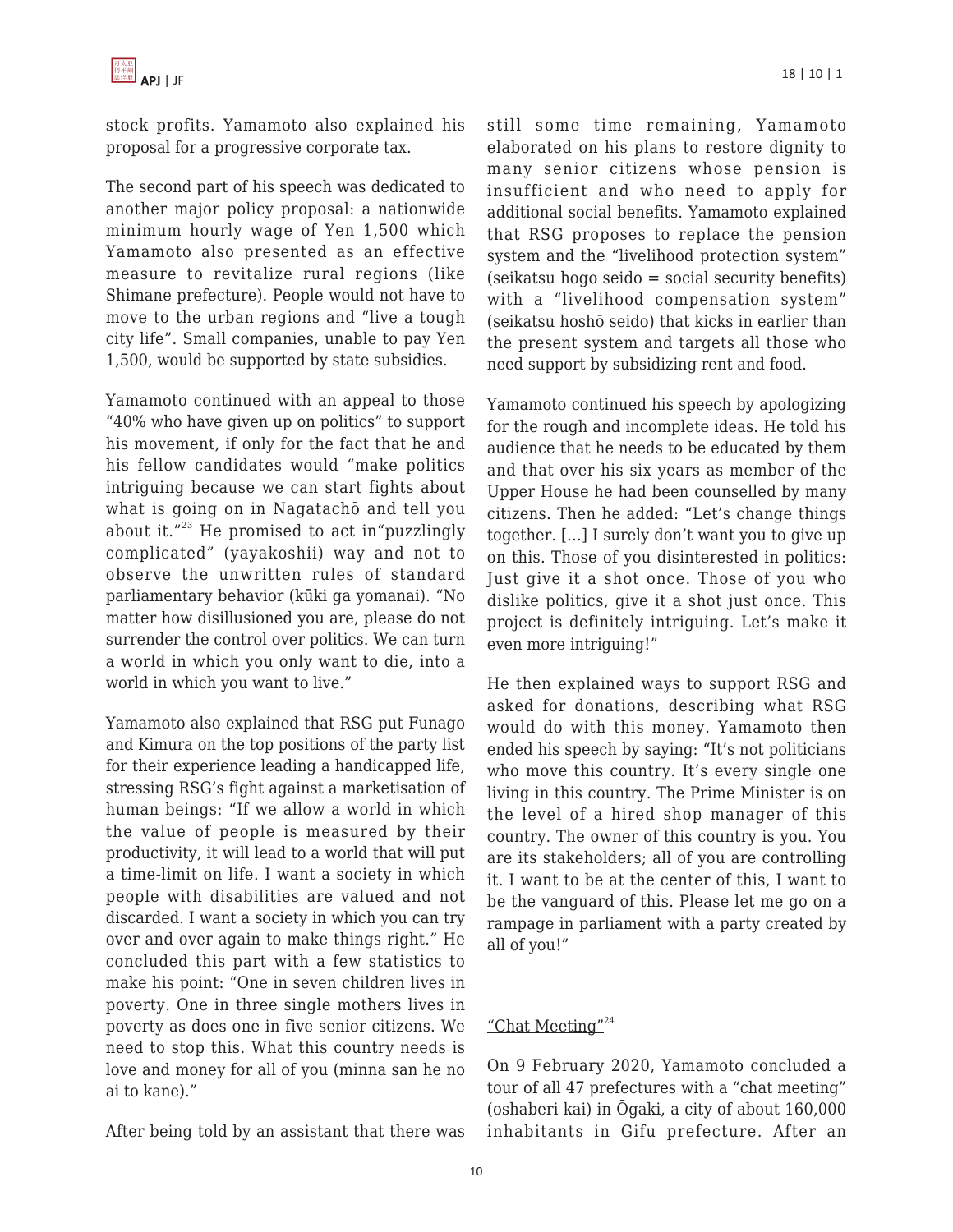introductory video, Yamamoto began by taking questions from two journalists.<sup>25</sup> In reply to an inquiry whether there will be RSG candidates running in Gifu, Yamamoto explained RSG's plans for the coming general election, using slides on the video-screen. As mentioned above, RSG intended to run between 100 and 131 candidates in SMDs, selecting the electoral districts primarily according to the number of votes received in each district during the Upper House election (Figure 2).



#### **Figure 2: Breakdown of Support for Lower House Candidates. Total 100 - 131 Persons.**

(Source: Town-hall meeting of Yamamoto Tarō in Ōgaki, Gifu prefecture, on February 9,  $2020)^{26}$ 

According to Yamamoto, the eventual number of candidates depends on three major factors. First, the Public Office Election Law requires a deposit of Yen 6 million for each candidate. $27$ Given the other costs of a campaign, at least Yen 2 billion are required for 100 candidates, making RSG highly dependent on political donations. Secondly, each individual candidate should be from the respective region and able to spend at least the last three months before the election mostly working the streets of their electoral district and campaigning. Third, a sufficient local support setup for each candidate is indispensable.

After 17 minutes, Yamamoto began taking questions from a total of 18 citizens, sometimes consulting a tablet computer on his lectern to better understand the specifics of a question and often using content of RSG's policy platform in his replies. The following list shows all topics in original order that they were raised by an audience clearly keen to hear many more comments from Yamamoto:

- Funding gap in social security starting in 2040 with the retirement of the second baby-boomer generation;
- Lack of transparency in handling of general and special state budgets;
- Japan's dependence on US military;
- Election financing of RSG;
- Extending RSG's party structure to the subnational level;
- "Spy prevention law" (Law to prevent espionage targeting state secrets);
- Energy policy
- Consequences of abolishing the consumption tax;
- Employment situation of employees in public libraries;
- Cost of winning a seat in parliament;
- Counter-measures against low voter turnout;
- Revitalization of rural regions;
- Working conditions of local teachers;
- Plea to run a candidate in Gifu's  $1<sup>st</sup>$  SMD against Noda Seiko (LDP);
- What can be done against this bad government?
- Why does no one have to take responsibility for their misdeeds?
- Target group of RSG policies;
- RSG's stance re. a guaranteed basic income;
- Patriotic content of history classes at school;

Toward the end of the Q&A, a 12-year-old boy asked Yamamoto for advice on how to become a politician. Yamamoto answered by recalling his own path into politics and suggesting that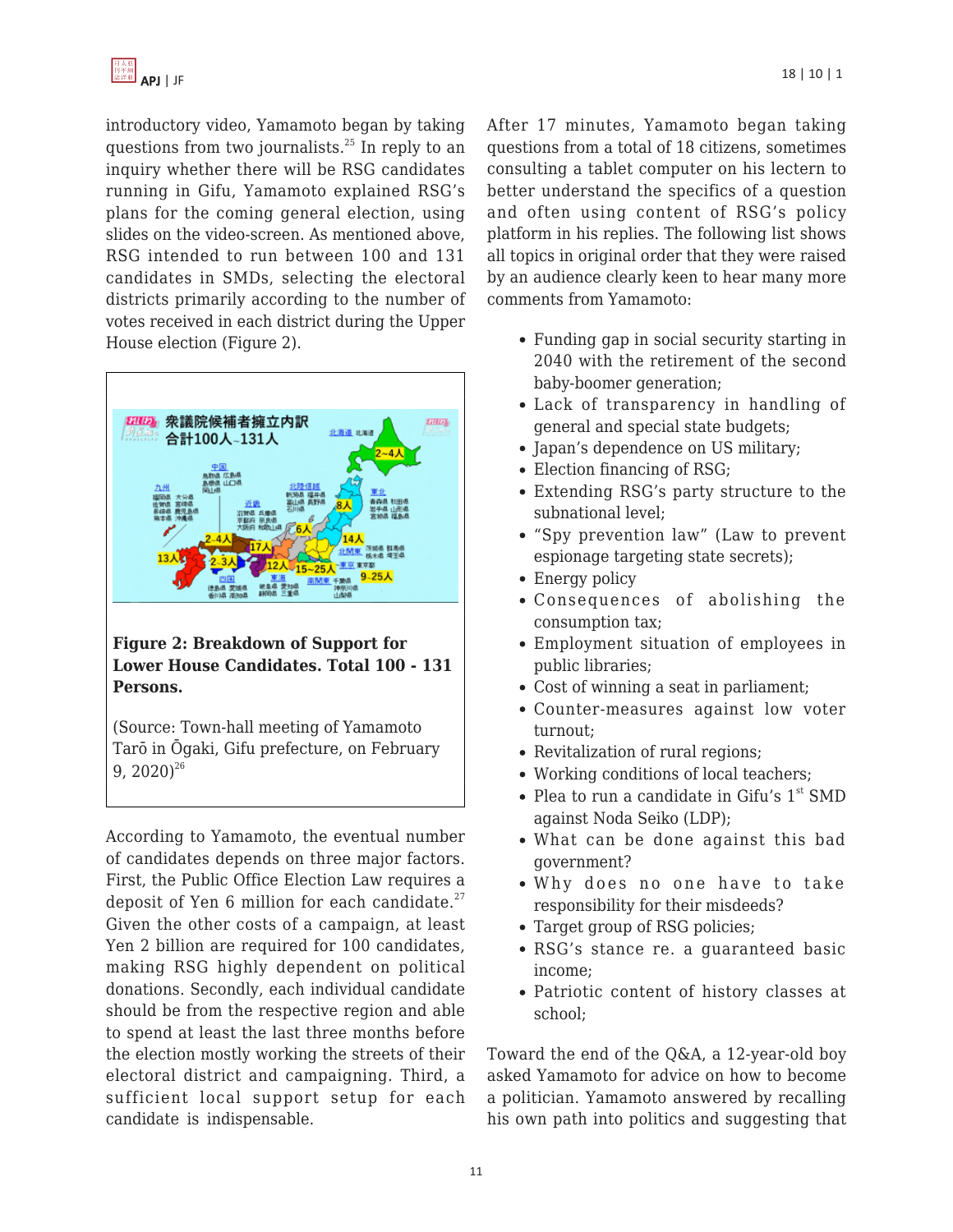the will to change things may be a similarity between him and the boy. "I'm waiting for you!", Yamamoto said before then laying out his plans for the financing of his policies and occasionally asking for a show of hands to get feedback for his ideas.

He closed the event by offering a party poster to each attendee ("Please consider putting this on the wall of your house."), inviting his audience members to join RSG as a volunteer, introducing two of his books, $28$  pointing to the open call for candidates on RSG's website, explaining how to donate ("Only as much as you can reasonably afford."), how to avoid the many legal pitfalls of political donations ("Do not simply transfer the donation to our bank account!"), asking for volunteers to stack up the chairs of the venue, excepting those who wanted to take a picture with him ("Please remain seated!"), and finally rushing to the exit to personally hand every attendee his name card.

In contrast to his outdoor speeches, Yamamoto spoke very matter-of-factly and without much of the emotion and intensity displayed in his campaign appearances. The attacks against the LDP and the government were comparatively meek, both in terms of language and content. Since the open and unprepared questions often led Yamamoto in not too familiar territory, he sometimes even apologized for his ignorance (e.g. when asked about the "spy prevention law"). After more than two hours Yamamoto began to explain why Japan cannot go bankrupt, showing a number of slides packed with text and graphs, again apologizing for talking so long. Judging from a dialogue with an assistant standing off-stage, only a time-limit forced him to end his presentation after 2h 45 m.

#### **Is Reiwa Shinsengumi a Populist Party?**

If we adopt an ideational approach, RSG does

not fit the definitional criteria of populism even though there is some overlap. $29$  While populists portray "the people" as the homogeneous, (morally) pure majority of a polity, RSG's addressees are referred to as "every single one living in this country" and "the owners" of the country, those who are mobilized to regain control over politics. It may be a signifier of a left populism that a term like "(we) Japanese" (wareware nihonjin) is not used. Instead, (potential) voters are addressed as "persons" (hitobito), "every single one" (hitori hitori), "you" (anata) or "all of you" (minna san).



Two other aspects also do not match the populist image of "the people". For one, there is no complete "purity". In RSG's view, the reason why "the owners" are not taking their democratic position as sovereign is that "more than 40% have given up on politics". While there is sympathy for this attitude, RSG frames it as a civic duty to be politically informed and engaged. Yamamoto explicitly rejects the idea of praising people simply for voting if they are not sufficiently informed and admonishes his audience to use their power to improve "the quality of politics".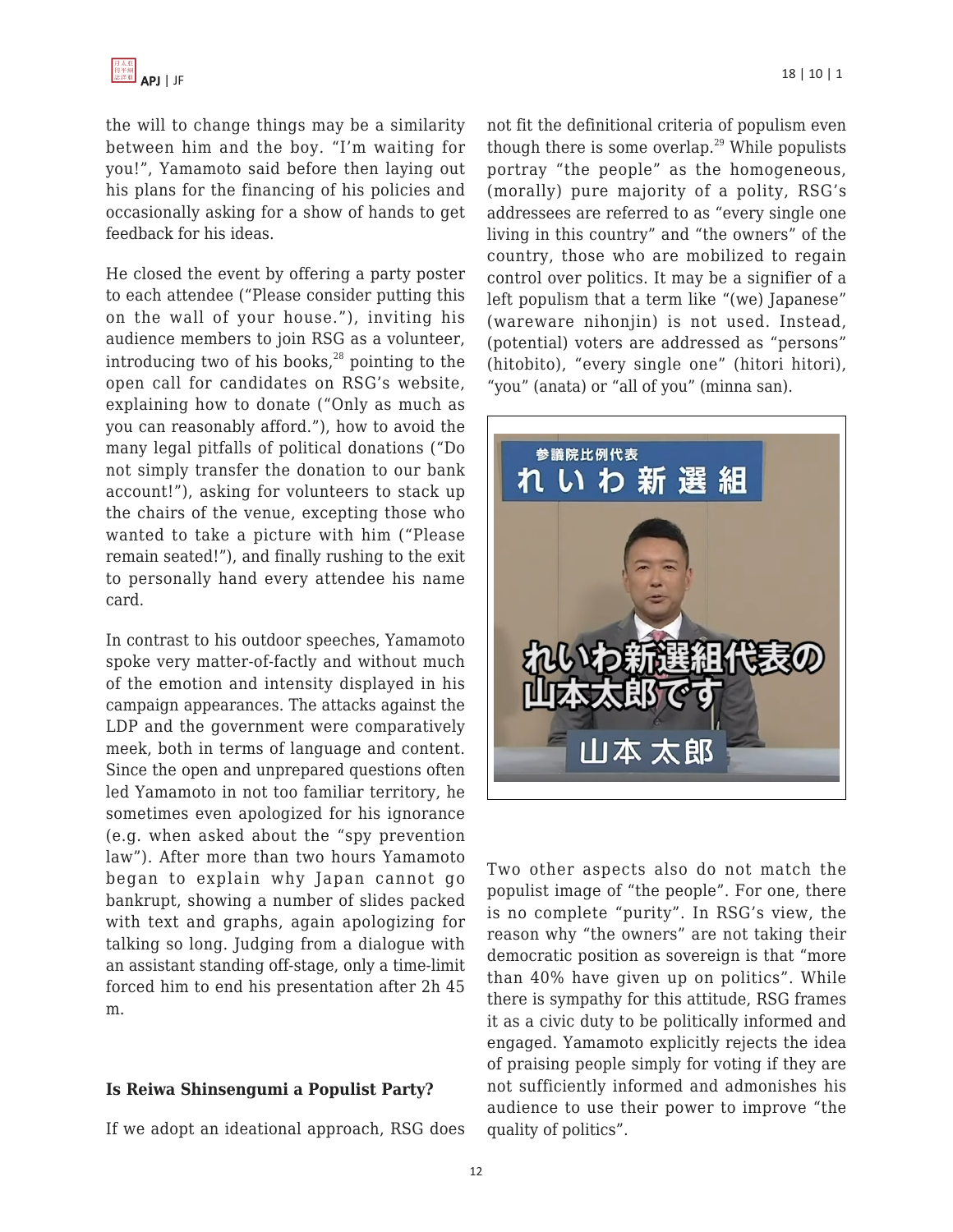

Secondly, in spite of its mission statement to "serve all the people living in this country", RSG clearly focusses on weaker and disadvantaged members of society. This focus may have a much stronger effect in terms of identity building than the rhetoric regarding a shared country and it does not include those Japanese doing well economically or professionally. In other words, RSG's rhetoric does not address a "homogeneous people".

In addition, the enemy image of a "corrupt elite" or "corrupt establishment" is not part of RSG's texts either. Of course, criticism is directed at the ruling  $LDP<sub>i</sub><sup>30</sup>$  its economic policy and "Nagatachō", but this rather remains within the bounds of standard political rhetoric. Keidanren, Japan's Business Federation, is portrayed as an external actor to political decision making that manages to influence policies and is rewarded for being politically involved.

Another missing element of the ideational concept of populism is "the will of the people" which is never evoked. Instead, RSG offers a set of policies to create a humane society, to fight against the marketisation of human life, and to restore respect and dignity of all members of society by, among others, supporting those in need financially. This set of policies is well summarized by Yamamoto's statement: "What this country needs is love and money for all of you."

As a consequence of the above there is neither a Manichean antagonism nor any anti-pluralist or illiberal element in RSG's texts. Yamamoto especially argues for inclusion of minorities and weak members of society. Even though political and economic power brokers and decision makers are being criticized for their policies, they are not referred to as "foes" or "enemies of the people". There is no "us vs. them". Yamamoto even expressed understanding for younger Liberal Democrats who do not dare to speak up against their seniors or the Prime

Minister. Yamamoto also explained that he will not touch the "internal reserves" (naibu ryūho) that corporations were able to set aside using legal opportunities.

RSG does not draw on any host-ideology either. On the contrary, the idea of ideology is conspicuously absent from its rhetoric. There is no discussion of socialism, of anti-capitalist or anti-system ideas. Even though many of RSG's proposals fit Keynesian economic policies Keynes isn't part of the texts. Even more limited concepts like "middle class" or terms common in Japanese discourse like kakusa shakai (social inequalities) are missing. There is very little in terms of abstract concepts to be found but mostly real-life narratives and examples for the grievances of RSG's target groups.<sup>31</sup>

The absence of abstract ideological terminology in its political communication seems partly a result of RSG's origin within NPOs active in social work and Yamamoto's experience within these circles. Remarkably, Yamamoto has succeeded in creating a nation-wide network, overcoming a hurdle that many Japanese social and citizens' movements fail to take, movements that remain on the local level with very little public recognition. At the same time, RSG neither seeks office in subnational parliaments nor is it building a formal party organization below the national level.<sup>32</sup>

RSG is focused on a limited set of policy fields, all of which promise a direct impact on the livelihood of the party's target groups. At the same time, RSG's ideas stay strictly within the boundaries of Japan's socio-economic system. There is no reference to rising social inequalities in other industrialized countries or an international comparison that would broaden the perspective beyond Japan's woes and identify similar patterns in the development of capitalist societies in general. As RSG is still a very young political party these limitations may change with time. For now,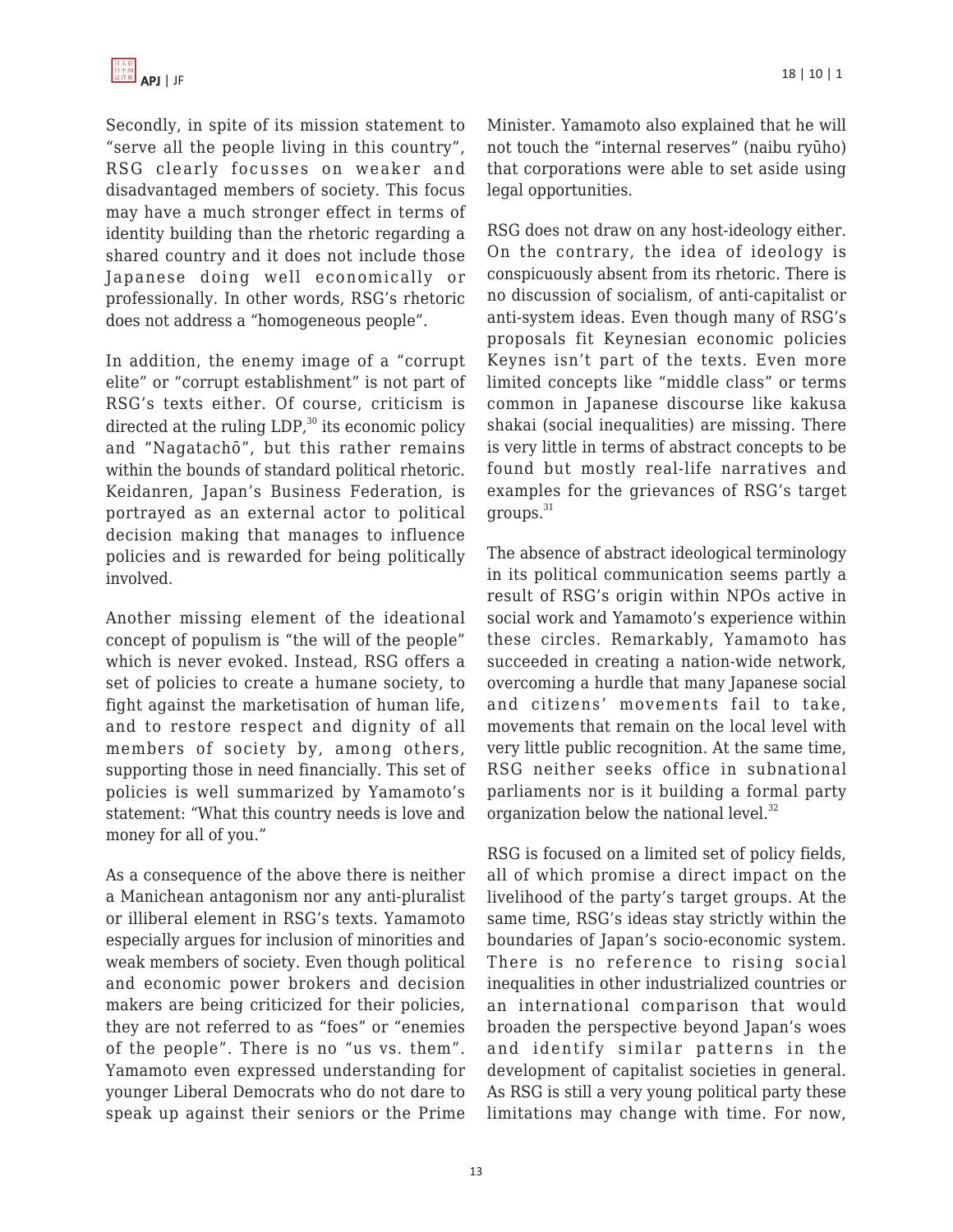however, RSG can best be understood as a national-level, social activists' movement with a prominent leader and as a new addition to Japan's fluid and fragmented opposition camp.

#### **Conclusion**

In this paper I noted the conceptual heterogeneity in populism studies on Japan and argued for an ideational approach in order to make the case of Japan more accessible to comparative efforts and use the "coherent wealth of research" (Rovira Kaltwasser, Taggart et al. 2017: 1) on populism available from the international political science community. Given the increasing attention paid to the phenomenon, I also proposed to use mature European democracies as promising options for comparative studies due to their many systemic similarities with Japan. The alternative, it seems, is to argue for a wide variety of populisms and consequently defining one or more particularly Japanese categories. The price for this approach, however, may be as high as insulating research on Japan from the international community.

While there is an obvious benefit in pointing out the overlap between populism and empirical phenomena in Japan's political arena, confusion looms large if the concept is rendered overly inclusive. Such a conceptual overstretch seems imminent, for example, if some of populism's core defining criteria are only cursorily applied or left aside. The problem can be easily illustrated by juxtaposing Koizumi Jun'ichirō and Viktor Orbán, Tomin First and the Rassemblement National (until 2018 known as Front National), or All Okinawa and Lega Nord, all of which are manifestations of populism according to one or more of the above-mentioned studies. Comparisons of these pairs, however, promise only limited theoretical insights because of their substantial differences.

Finally, it is not only Reiwa Shinsengumi that does not fit the label of populism. A cursory view through the ideational lens at the political arena in Japan only detects traces of populism here and there but no consistently populist party. This finding raises the next question: Why is there none? After all, some of the causes for the surge of populism identified in studies on other democracies can also be found in Japan. The list includes political corruption, growing social inequalities, economic and financial crises, negative effects of globalization, external shocks like the 2011 disasters, and political frustration among large parts of the population. Maybe populism is a late-comer to Japan and will develop when the many challenges of demographic change bear even stronger on Japanese society? Comprehensive studies on populist attitudes among Japanese voters could provide important answers to this question.<sup>33</sup>

The dynamics and institutions that shape Japan's party system offer another promising avenue for research. After all, it's not only the non-existence of a populist party that distinguishes Japan's party system from that of other parliamentary democracies but also the absence of a green party, a competitive political left or any strong oppositional force, for that matter. Some potential explanations come to mind, among them: The enormous costs of entry into the political arena are clearly prohibitive for many who may otherwise run for office. The "catch-all" LDP may be just too absorbing to allow other parties to thrive. Prime Minister Abe himself, although very much a member of the political gentry of the country, has repeatedly displayed disdain for other elites like liberal journalists or scholars, possibly serving populist demands among Japanese voters to a degree that prevents rightwing groups from growing. Should Japan indeed be immune to populism, a comparative approach with Europe seems all the more promising to understand why. Given the relevance of the phenomenon for democracies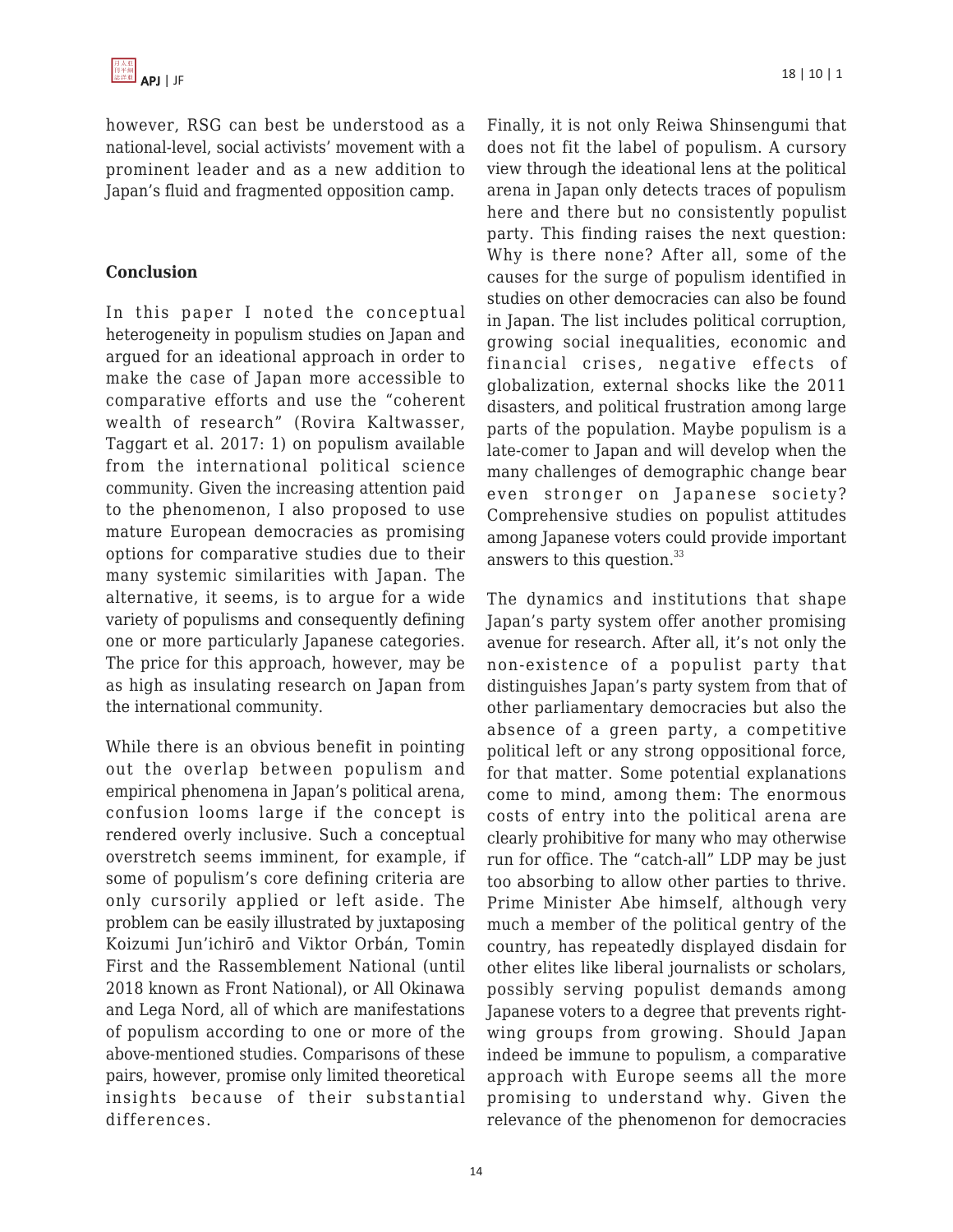political science should consider pursuing this path more extensively in the future.

#### **References**

Arima, Shinsaku (2017) Gekijōgata no popyurizumu no tanjō [The birth of theatrical populism]. Kyōto: Minerva Shobō.

Aslanidis, Paris (2016) "Is Populism an Ideology? A Refutation and a New Perspective". In: Political Studies, Vol. 64 (1S) 88–104.

Buruma, Ian (2018) "Why is Japan populistfree?". In: The Japan Times, 22. January 2018.

Burrett, Tina (2019) "Japan's Firewall against Populism". In: New Internationalist, 30. January 2019.

Ehrhardt, George, Axel Klein, Levi McLaughlin, and Steven R. Reed (2014a) (eds.) Kōmeitō: Politics and Religion in Japan. Berkeley: Institute of East Asian Studies.

Flint, Monica (2018) "Governor Takeshi Onaga and the US Bases in Okinawa: The Role of Okinawan Identity in Local Politics". In: New Voices in Japanese Studies, Vol. 10, p. 29-51.

Gidron, Noam and Bart Bonikowski (2013) Varieties of Populism: Literature Review and Research Agenda. Working Paper Series 13-0004, Weatherhead Center for International Affairs Harvard University. Available [here](https://scholar.harvard.edu/gidron/publications/varieties-populism-literature-review-and-research-agenda) (Accessed: March 2020)

Hawkins, Kirk (2010) Venezuela's Chavismo and Populism in Comparative Perspective. Cambridge: Cambridge University Press.

Hellmann, Olli (2017) "Populism in East Asia", in: Rovira Kaltwasser, Cristóbal, Paul Taggart, Paulina Ochoa Espejo, and Pierre Ostiguy (eds.): The Oxford Handbook of Populism. Oxford: Oxford University Press, p. 161-178.

Hieda, Takeshi, Masahiro Zenkyo and Masaru Nishikawa (2019) "Do populists support populism? An examination through an online survey following the 2017 Tokyo Metropolitan Assembly election". In: Party Politics, DOI: 10.1177/1354068819848112.

Hijino, Ken Victor Leonard and Gabriele Vogt (2019) "Identity politics in Okinawan elections: the emergence of regional populism". In: Japan Forum ,

doi.org/10.1080/09555803.2019.1646784.

Kazin, Michael (1995) The Populist Persuasion. Ithaca, New York: Cornell University Press.

Klein, Axel and Levi McLaughlin (forthcoming) "Kōmeitō". In: Pekkanen, Robert and Saadia Pekkanen (eds.) The Oxford Handbook of Japanese Politics. Oxford, New York: Oxford University Press.

Lind, Jennifer (2018) "Nationalist in a Liberal Order. Why Populism Missed Japan". In: Asia-Pacific Review, 25:1, 52-74.

Lindgren, Petter (2015) "Developing Japanese Populism Research through Readings Of European Populist Radical Right Studies: Populism As An Ideological Concept, Classifications Of Politicians And Explanations For Political Success". In: Japanese Journal of Political Science. 16 (4), 574–592.

Minami, Daisuke (2019) "[Is Populism Finally](https://thediplomat.com/2019/07/is-populism-finally-coming-to-japan/) [Coming to Japan?"](https://thediplomat.com/2019/07/is-populism-finally-coming-to-japan/) In: The Diplomat. (Accessed: February 2020).

Mizushima, Jirō (2016) Popyurizumu to ha nani ka [What is Populism?]. Tokyo: Chuōkōron Shinsha.

Moffitt, Benjamin and Simon Tormey (2014) "Rethinking populism: politics, mediatisation and political style." In: Political Studies, 62(2): 381-97.

Mudde, Cas (2004) "The Populist Zeitgeist". In: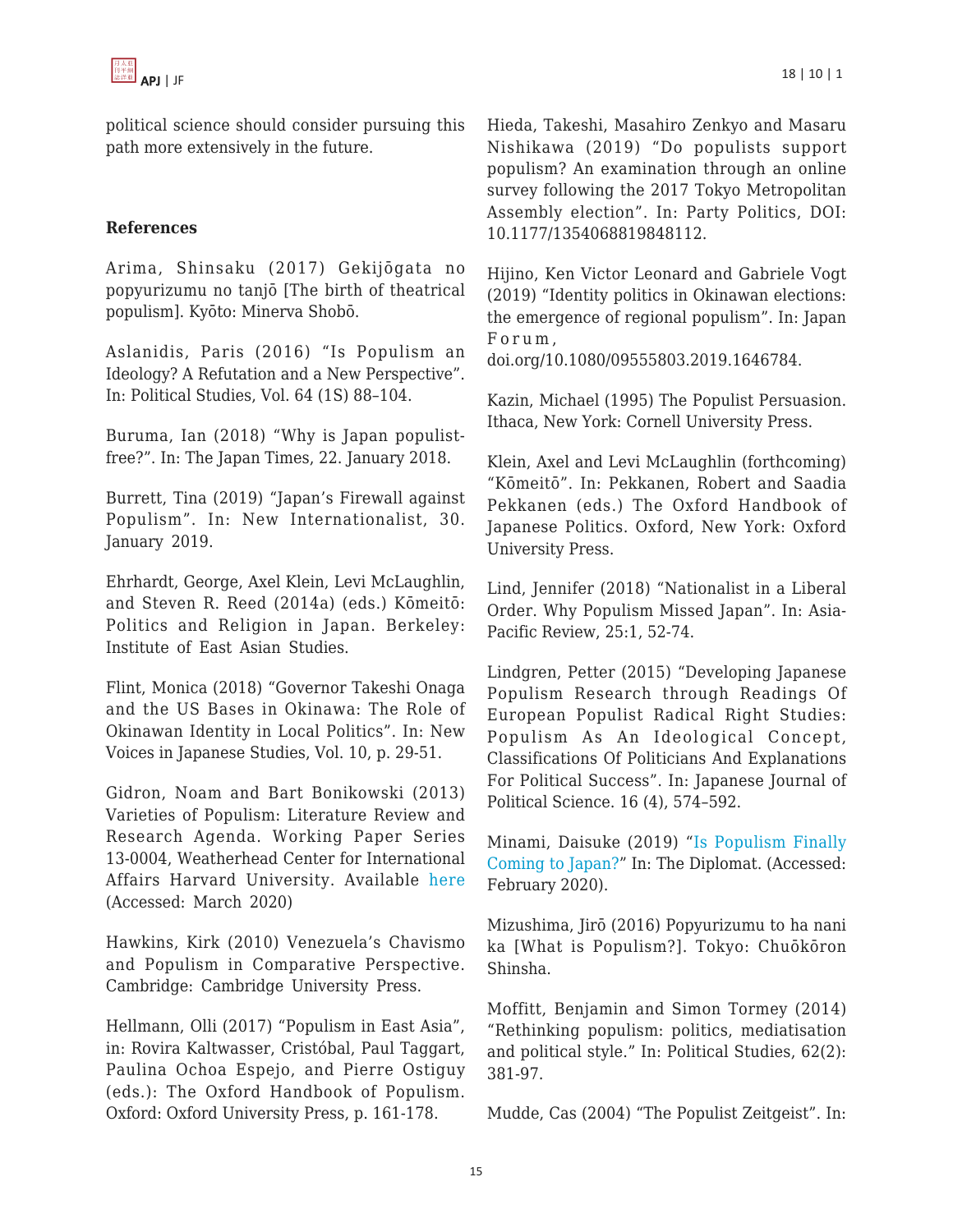

Government and Opposition, 39.4 (2004): 541-563.

Mudde, Cas and Cristòbal Rovira Kaltwasser (2017) Populism. A Very Short Introduction. Oxford: Oxford University Press.

Müller, Jan Werner (2016) What is Populism? Pennsylvania: University of Pennsylvania Press.

Ōtake, Hideo (2003) Nihongata popyurizumu [Japanese style populism]. Tokyo: Chuōkōron Shinsha.

Ōtake, Hideo (2006) Koizumi Jun'ichirō. Popyurizumu no kenkyū. Sono senryaku to shuhō [Koizumi Jun'ichirō. Research on Populism. Its Strategy and Style] Tokyo: Tōyō Keizai Shinposha.

Rovira Kaltwasser, Cristóbal, Paul Taggart, Paulina Ochoa Espejo, and Pierre Ostiguy (eds.)(2017): The Oxford Handbook of Populism. Oxford: Oxford University Press.

[Solis, Mireya \(2019\) "Japan's consolid](http://www.brookings.edu/research/japans-consolidated-democracy-in-an-era-of-populist-turbulence/)ated democracy in an era of populist turbulence". In: Brookings. (Accessed: March 2020)

Takaku, Jun (2019) Seiji no takitai - bundan wo ureeru. Popyurizumu to yobu no yamete ha? [Fearing resistance and division of politics. What about not calling it populism anymore] In: Asahi Shinbun (evening edition, Tokyo), 02. Sep 2019, p 5.

Smith, Nathaniel M. (2019) "Vigilante video: digital populism and anxious anonymity among Japan's new netizens". In: Critical Asian Studies. DOI: 10.1080/14672715.2019.1687315.

Weathers, Charles (2014) "Reformer or Destroyer? Hashimoto Tōru and Populist Neoliberal Politics in Japan". In: Social Science Japan Journal, Vol. 17, No. 1, 77–96.

Weyland, Kurt (2001) "Clarifying a Contested Concept: Populism in the Study of Latin American Politics". In: Comparative Politics, Vol. 34, No. 1 (Oct., 2001), 1-22.

Weyland, Kurt (2017) "Populism. A Political-Strategic Approach". In: Rovira Kaltwasser, Cristóbal, Paul Taggart, Paulina Ochoa Espejo, and Pierre Ostiguy (eds): The Oxford Handbook of Populism. Oxford: Oxford University Press, p. 48-72.

Yamaguchi, Jirō (2019) political scientist of Hosei University, told journalist Kamei Hiroshi that he sees RSG as the "Japanese version of the rapidly growing left populism of the US and Europe." The interview can be found in: Shūkan Asahi (31.07.2019): Reiwa yakushin, saha popyurizumu no nihongata. N-koku mo mushi dekizu [The fast rise of Reiwa, a Japanese form of left populism. (The party) Protect the People from NHK cannot be ignored.] Online available [here](https://dot.asahi.com/wa/2019073000040.html?page=1) (Accessed: February 2020).

Yamamoto, Tarō (2019a) Boku ni mo dekita! Kokkai giin [Even I could do it! Being an MoP]. Tokyo: Chikuma Shobō.

Yamamoto, Tarō (2019b) Anata wo shiawase ni shitain da! [I want to make you happy!]. Tokyo: Shoeisha.

Yoshida, Tōru (2019) "Populism 'made in Japan': A new species?" In: Asian Journal of Comparative Politics 1–12, DOI: 10.1177/2057891119844608.

**Axel Klein**, PhD is a political scientists and full professor of Modern East Asian Studies and Japanese Politics at Duisburg-Essen University (Germany). Before taking his present position, he worked as Senior Research Fellow at the German Institute for Japanese Studies in Tokyo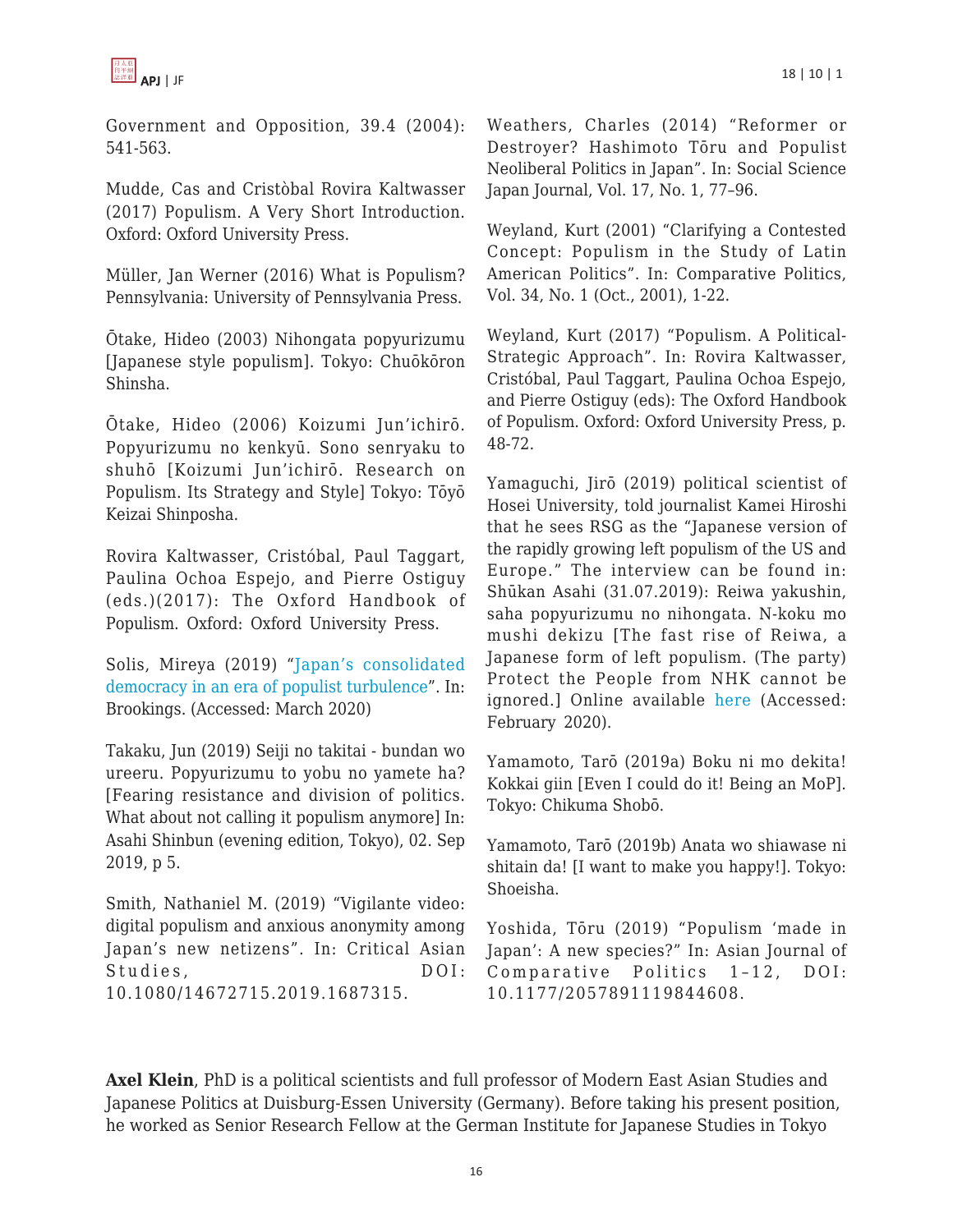

(2007-2011), focusing on election campaigning, demographic change and the relationship of politics and organized religion in Japan. Among others, he has produced a documentary film on Japanese elections ("Pictures at an Election", 2008), conducted extensive field research in the country and is an expert on the political party Kōmeitō.

# **Notes**

 $^{\rm 1}$  I'm very grateful to Airo Hino, Barbara Holthus, Kerstin Lukner, Steven R. Reed and Tessa Morris-Suzuki for their important and helpful comments on previous versions of this paper. <sup>2</sup> *Reiwa* refers to the era name under Emperor Naruhito (2019- ), *Shinsengumi* (新選組) is a Kanji pun on a group of Samurai (新撰組) in the late Edo period (see below). Note that RSG does not use the Kanji for *Reiwa* but only Hiragana.

<sup>3</sup> Lindgren (2015: 579-580) continues: "It consists of several books and articles concerned mostly with Koizumi, but also with contributions on Hashimoto and Ishihara."

<sup>4</sup> Ōtake based his concept on what US historian Michael Kazin (1995) had written about US populism.

5 Burrett 2019, Hellmann 2017, Soris 2019;

 $6$  For this brief review I use four of the only seven academic articles found by a search in titles, abstracts and keywords for "populis\* AND Japan" in SCOPUS, JSTOR and "Web of Science" since 2014. The other three articles are not suited for this purpose: Lindgren (2015) summarizes the state of the field, Smith (2019) studies "online representational practices of anti-minority political activist groups", and Lind (2018) sets out to explain "Why Populism Missed Japan".

 $7$  The election system of the Tokyo Metropolitan Assembly is not presidential but single nontransferable voting in multi-member districts. The authors argue, however, that their approach is justified because all "the TFP candidates rode on Koike's coattails to win seats." (Hieda et al. 2019: 5)

 $8$  Kirk Hawkins (2010) in his study on Venezuela proposed an approach that measures populist discourse on a numerical scale.

9 *All Okinawa* was largely driven by a single issue (opposing the central government's policies on US military facilities).

 $10$  Cf. [source 1;](http://www.huffingtonpost.jp/entry/story_jp_5d4241f9e4b0aca34118407d) [source 2](http://www.businessinsider.jp/post-195851); (Accessed: March 2020)

<sup>11</sup> Cf. [Yamamoto's campaign speech](https://www.youtube.com/watch?v=Xeya4qBPuck) (Accessed: March 2020)

 $12$  Cf. [source](http://www.taro-yamamoto.jp/profile) (Accessed: March 2020)

 $13$  Yamamoto also talked about [his political beginnings in a video](http://www.youtube.com/watch?v=) produced by "[Labor Video](http://www.laborvideo.org)" [Project"](http://www.laborvideo.org) which features English subtitles (Accessed: March 2020)

<sup>14</sup> Cf. [source](http://www.asahi.com/senkyo/senkyo2013/kaihyo/B13.html) (Accessed: March 2020)

<sup>15</sup> Ozawa's party needed a fifth member to fulfill the criteria for a parliamentary group in the Upper House.

 $16$ <sup>16</sup> The election system for the Upper House allows Japanese citizens everywhere to either vote for the party or pick a candidate from the party's list. Starting in 2019, political groups were allowed to add a "designated frame" (*tokuteiwaku*) to the top of their open party list. This created the option to put certain candidates on high list positions irrespective of the number